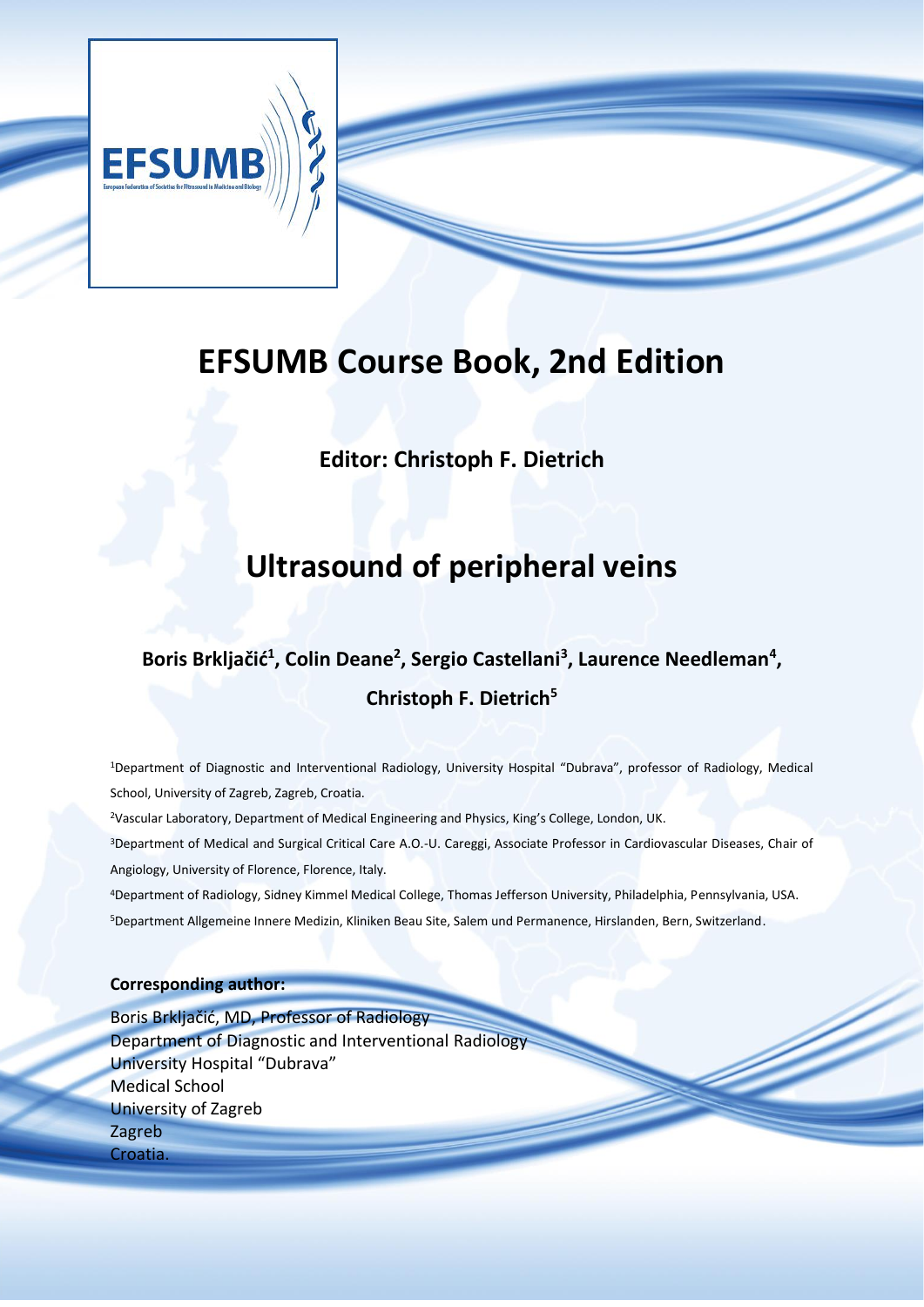#### **Introduction**

The widespread use of ultrasound that occurred in the last few decades has led to major changes in the diagnostic approach to diseases of the venous system leading to an almost complete replacement of venography that was previously considered the standard reference technique. Ultrasound enables visualization of deep and superficial veins of the lower and upper extremities, pelvis and abdomen. Ultrasonography is presently the standard test to confirm or exclude deep venous thrombosis (DVT) and to diagnose a number of clinically similar conditions. It is also used to diagnose chronic venous insufficiency and reflux and is vital for pre-operative assessment of varicose veins [(1-3)].

The most important indication is the assessment of deep vein thrombosis. Venous thromboembolism (VTE) is the third most common vascular disease and is the first cause of in-hospital death. The estimated incidence of DVT in the United States of America rangesfrom 300,000 to 600,000 [35]. The sensitivity and specificity of DVT sonographic assessment is greater than 90% in proximal peripheral veins.

In this chapter we will give an overview of peripheral venous anatomy, describe the technique of ultrasound examination, and present the clinical importance of ultrasound in diagnosing DVT. We will also review the use of ultrasound for pathological conditions of the superficial venous system, veins in the upper extremities and neck. Lastly, we will describe ultrasound findings of some conditions that can be mistaken for DVT

### **Clinical DVT and a diagnostic overview**

VTE is a serious clinical condition with substantial morbidity and mortality. DVT is caused by stasis, injury to endothelium, or hypercoagulable states. Risk factors can be categorised as genetic and acquired:

- Genetic: family history, factor V Leiden, prothrombin G20210A, protein C deficiency, protein S deficiency, antithrombin deficiency.
- Acquired: Age, antiphospholipid antibodies, cancer, chronic disease, obesity,
- Transient acquired: Pregnancy, oral contraceptives, hormone therapy, hospitalization, immobilization, surgery and trauma [35].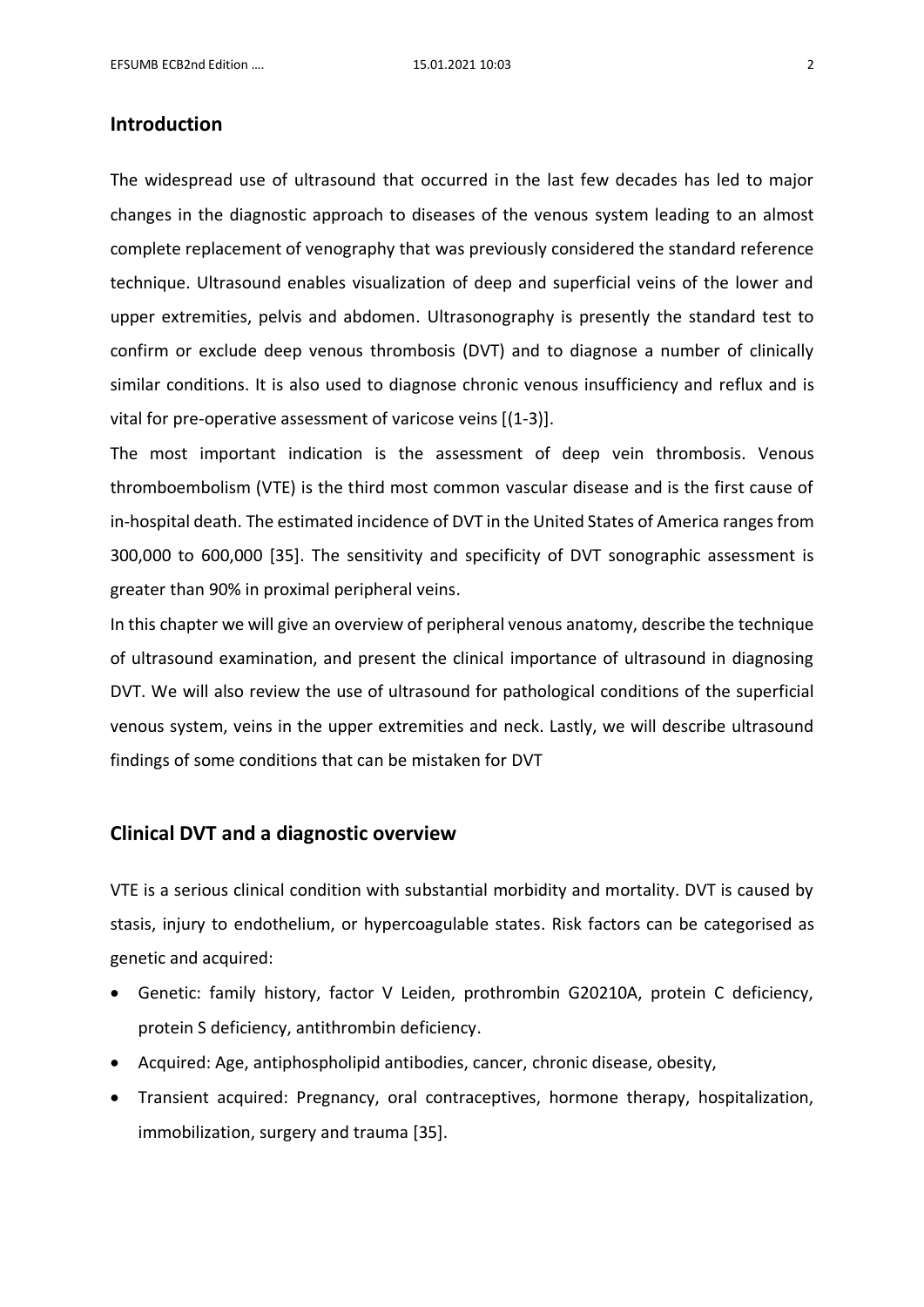Prior DVT is a risk factor for new (recurrent) DVT. A quarter to a half of patients have no known risk factors and more than 65% of cases of DVT remain clinically silent [(4-6)]. A clinical assessment of pre-test probability is useful to triage patients. The most commonly used clinical decision rule for risk stratification is the Wells score which allows to define the pretest-probability based on a checklist of predisposing factors and commonly associated conditions **(Table 1)** [36,37**]**; among ambulatory patients with suspected DVT a score of ≥2 indicates that the probability of deep venous thrombosis is likely; a score of 1 or less indicates that the probability of deep venous thrombosis is unlikely.

| Table 1 | Pre-test probability (Wells Score) for DVT. |  |  |
|---------|---------------------------------------------|--|--|
|---------|---------------------------------------------|--|--|

| Factor                                                                                                                  |  |
|-------------------------------------------------------------------------------------------------------------------------|--|
| Active cancer in last 6 months                                                                                          |  |
| Recently bedridden $\geq$ 3 days, or major surgery requiring regional or general<br>anesthetic in the previous 12 weeks |  |
| Paralysis, paresis, or recent cast immobilization of lower extremities                                                  |  |
| Localized tenderness along distribution of deep venous system                                                           |  |
| Swelling of entire leg                                                                                                  |  |
| Calf swelling $\geq$ 3 cm compared to asymptomatic calf (measured 10 cm below<br>tibial tuberosity                      |  |
| Collateral superficial veins (non-varicose)                                                                             |  |
| Pitting oedema (confined to symptomatic leg)                                                                            |  |
| Previously documented deep-vein thrombosis                                                                              |  |
| Alternative diagnosis at least as likely as DVT                                                                         |  |

Clinical probability simplified score

- DVT "likely" 2 points or more
- DVT is "unlikely" 1 point or less

Many patient pathways include a D-dimer blood in the low risk patient with leg swelling. The D-dimer pathology test has a high negative predictive value and it can be used for screening; if negative, DVT can be safely excluded. If positive an ultrasound is indicated [(3, 9-21). The most serious complication of DVT is pulmonary embolism (PE), which is a life-threatening condition with high mortality. Symptomatic proximal DVT is associated with pulmonary embolism in approximately half of all patients, and even for those who survive the initial embolic event the risk of subsequent emboli and death remains high, especially in the older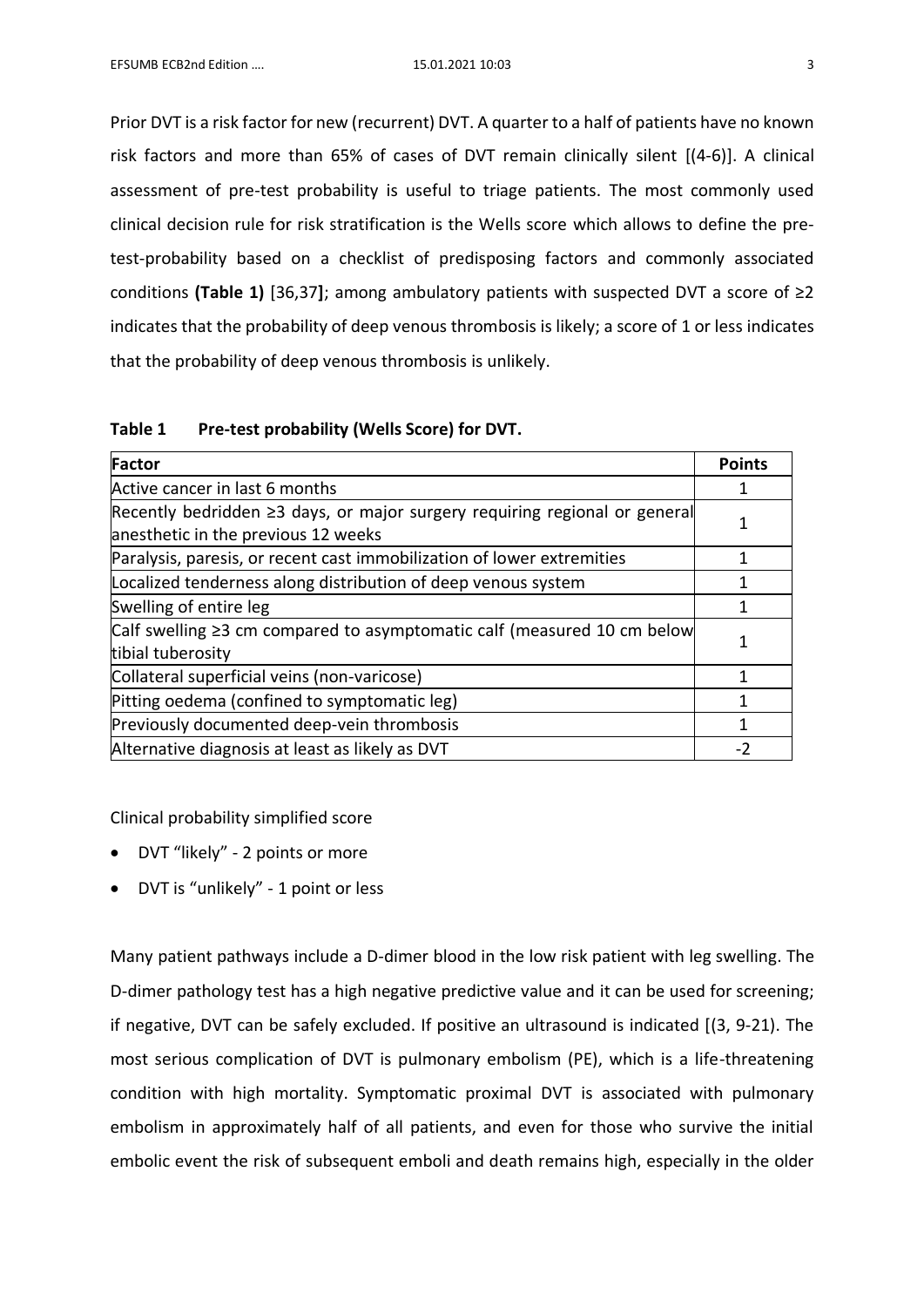patients and those with malignancies or cardiovascular disease. Because anticoagulant therapy has been demonstrated to lower mortality related to PE, early and accurate diagnosis is crucial  $[(7)]$ .

Since sensitivity and specificity of DVT clinical symptoms is poor; several imaging and measurement modalities have been developed to diagnose DVT including contrast venography, ultrasound and, more recently magnetic resonance venography. Older techniques such as plethysmography and radionuclide studies have been replaced by ultrasound. Contrast venography was long considered the reference DVT screening procedure since it provides good quality images of deep and superficial veins; but is no longer extensively used due to limited accessibility, and to concerns including the need to inject large volumes of contrast medium into a small veins and to avoid falsely negative results due to weak opacification, streaming artefacts and high interobserver variability. Contrast venography is still used in difficult cases when other diagnostic modalities are inconclusive, or when thrombosis of innominate veins or the superior vena cava is suspected  $[(1, 2, 8)]$ .

Magnetic resonance imaging has recently shown itself to be a sensitive and specific test for DVT in the calf, thigh and pelvis. It is particularly useful because it can differentiate acute DVT from scarring in suspected recurrent DVT and can show extra-vascular causes of leg pain even when the clinical presentation is consistent with thrombotic venous obstruction or venous insufficiency. MRI scanners, however, are still not available in many centers; in addition the examination is expensive and requires a long acquisition time. Multidetector-row (multislice) CT allows accurate depiction of thrombus in peripheral veins and can be done during a chest CT for PE. However, it requires administration of contrast media, exposure to ionizing radiation, and is more expensive than ultrasound [(1, 2)].

Over the past 20 years venous Duplex ultrasound has been the worldwide method of choice for DVT diagnosis. Venous Duplex exhibits many advantages over contrast venography: it is accurate, non-invasive, well tolerated by the patient. Both examination risk and costs are low; and the test can be repeated, whenever needed, with no harm for the patient. Venous testing is one of the most challenging applications of vascular ultrasound techniques, especially in cases of large legs, obese patients, and for the investigation of the veins below the knee for suspected recurrent DVTs or venous scars. Only high quality equipment should be employed; the accuracy of the examination is highly operator dependent; therefore, to achieve a reliable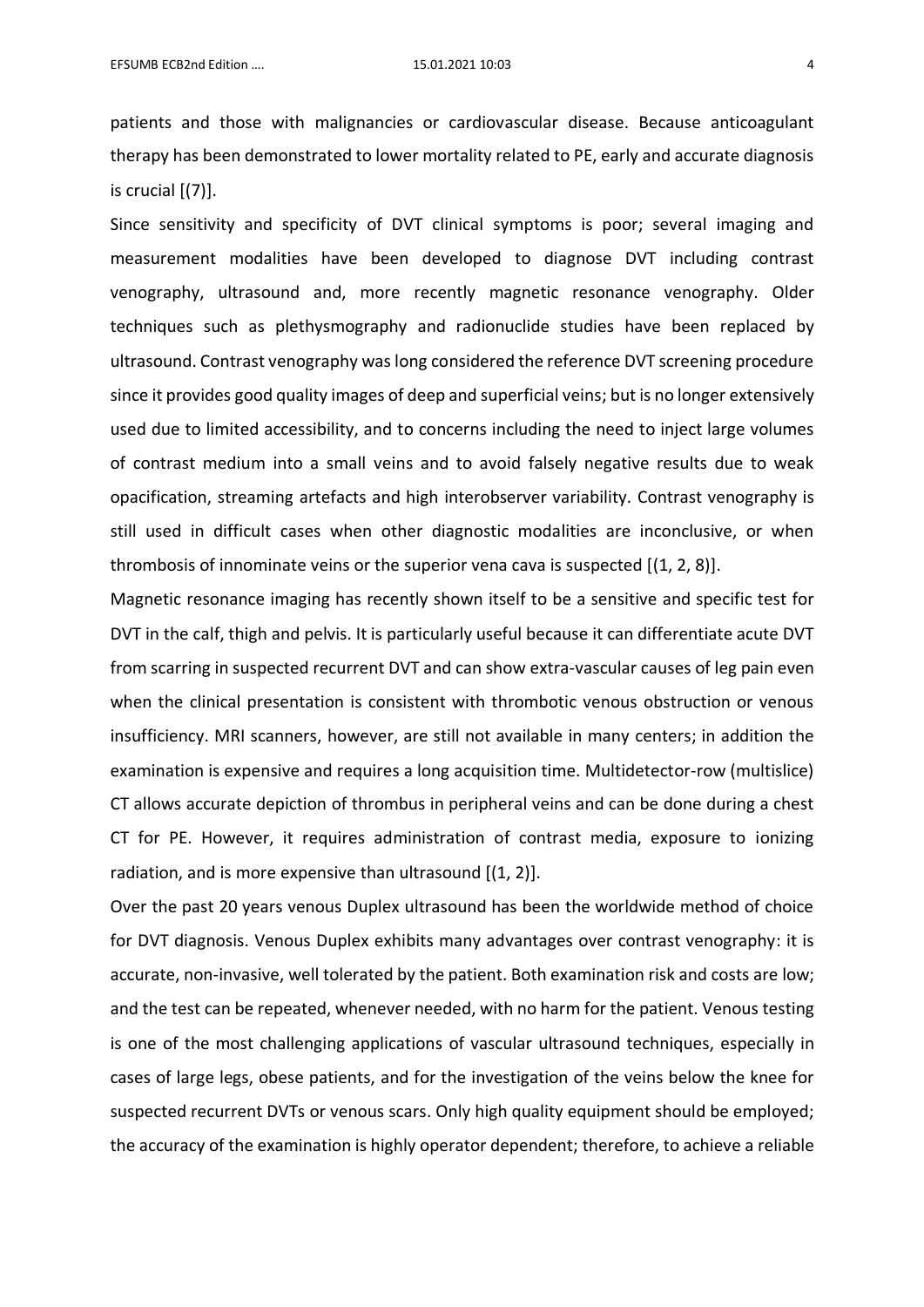investigation an appropriate training and sufficient learning curve are mandatory to develop specific manual expertise and interpretation ability.

#### **Venous anatomy and examination technique**

The veins of the lower and upper extremities are divided into the deep and superficial venous system. The deep veins lie below the muscular fascia and travel alongside arteries.

The anatomy of the deep veins of the lower extremity is subject to some variability. Most of this is accounted for by the instances of duplications of the femoral and popliteal veins. The distal superficial femoral vein is duplicated over at least a short length in 15 to 20% of patients while the popliteal is duplicated in up to 35% of patients. The duplicated segments of the superficial femoral vein vary in length and rejoin the main venous trunk

The popliteal vein receives some muscular venous tributaries arising from the calf: the soleal and gastrocnemius veins, and some unnamed tributaries. If calf veins are to be examined the gastrocnemius, and soleal veins may be investigated since these have a DVT occurrence similar to the posterior tibial and peroneal veins [(22)]. The deep venous system of the calf includes 6-paired veins: posterior tibial veins, anterior tibial veins and peroneal (fibular) veins. The posterior tibial, peroneal (or together as the tibioperoneal trunk) and gastrocnemius and soleal veins converge to form the popliteal vein: the two anterior tibial veins cross anteriorly the interosseous membrane to join the popliteal vein 6 cm below the knee. Posteriorly, the tibial-peroneal trunk is divided into two true posterior tibial veins and into two peroneal veins (soon after their origin each tibial vein breaks into two paired tibial veins). The tibioperoneal trunk is difficult to visualize in the upper third of the calf. The posterior tibial-paired veins can be imaged as they migrate more superficially at the mid calf and then continue to the back of the medial malleolus. The paired peroneal veins lie deeper and closer to the fibula.

The anterior tibial is rarely the location of an isolated calf vein DVT and most protocols exclude this from a full lower limb examination. In the distal lower leg the deep system consists of plantar veins of the foot. The femoral vein belongs to the deep venous system, and the name "superficial femoral vein" is no longer accepted nomenclature and may be confusing [(23)]. Above the inguinal ligament the vein is the external iliac vein that when joined with internal iliac vein, becomes the common iliac vein. The right and left common iliac veins converge to form the inferior vena cava  $[(1, 2)]$ . The superficial system includes two major veins and their